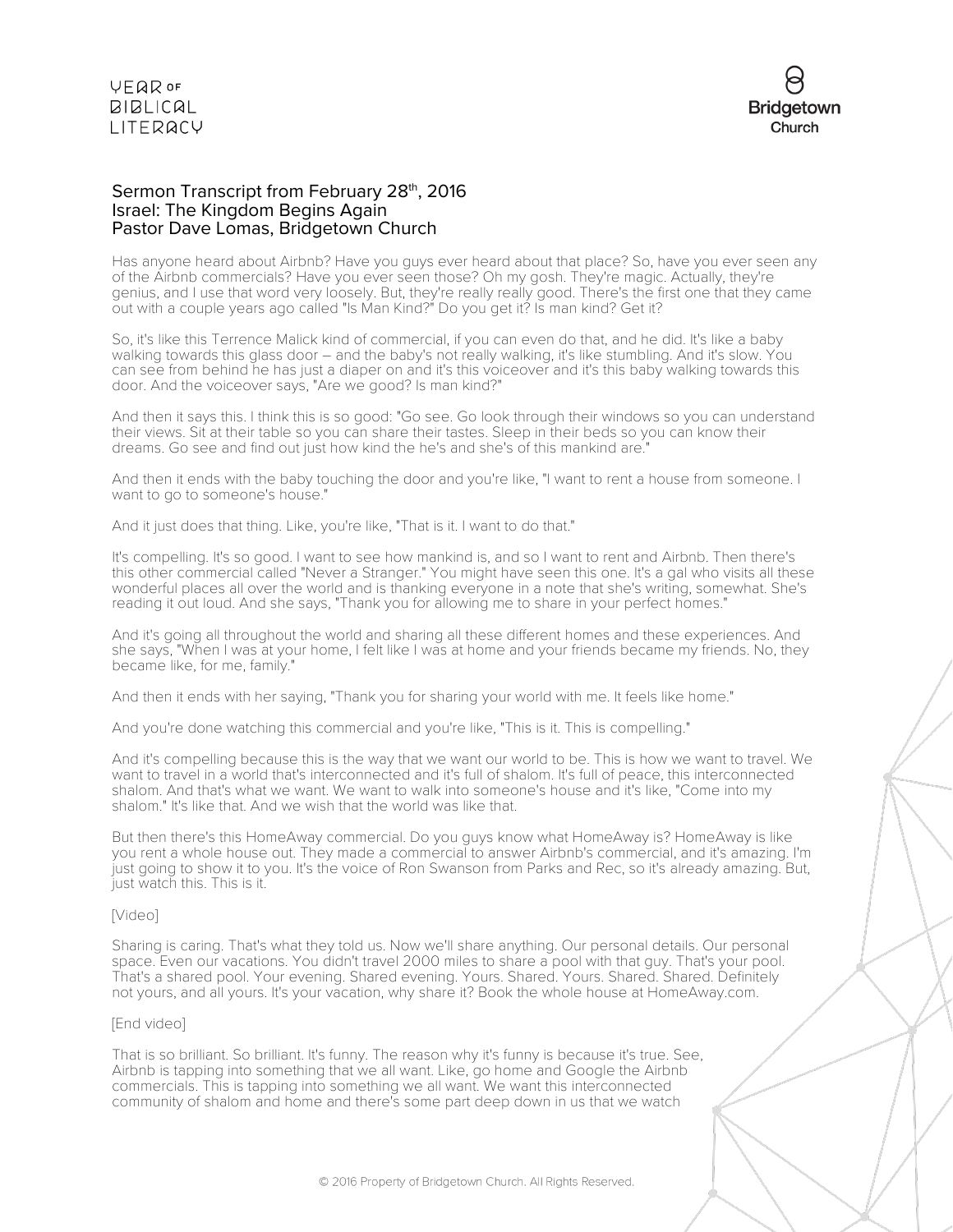

the Airbnb commercials and think, "That's the way it's supposed to be."

But, what the HomeAway commercial does is tapping into reality. That is the way things are and it freaks you out. You're like, "I will never rent an Airbnb again."

Like, it freaks you out. If you've ever rented an Airbnb and had a one bed experience, you know that sharing is not caring. Like, a home – I stayed at this one Airbnb and there was blood on the sheets. Not joking. That's just the grossest thing. And she said it was rust. I'm like, "No. That's not rust. It's blood."

Anyway. So, I've had some really good ones and I've had some really bad ones. We all long, all of us long – don't think about that too long. Please. Just don't. We all long for a world of Airbnb, but we know that we live in a HomeAway world full of back hairs on the bar of soap and blood on the sheets – well, I did it again. Sorry.

I think these two commercials are actually what the Bible is trying to do in the first 11 chapters. We're created to be in this interconnected world of shalom where man is truly kind. Shalom is being in a community with all relationships, relationship with God and with other people, with self and with creation and it's ordered and it's flourishing as God designed it. It's harmonious. It has this interdependent, brilliant function. And I would argue we all know this.

All humans are born with a collective memory of that good shalom. We all want it. That's why we work for it. That's why we long for it. That's why we hate it when things are out of whack. We're almost haunted by this shalom of God. We all have this collective memory and we want it all back. That's why we make commercials like the Airbnb commercial, because we want that shalom back. But, we know that we live in a world that's broken. And sin, as we learned last week from John Mark, has disintegrated everything.

Where everything was integrated and whole and connected with God and with us and with each other. Where our bodies were integrated with themselves where our bodies didn't turn against themselves and things like cancer, and now everything is disintegrated. Where we're disintegrated from our environment and with God and with ourselves and with our friends and with our family and we're messed up.

Last week, John Mark taught about The Fall and when sin entered the world through humans, betraying the trust of God. He quoted from this brilliant book by Francis Spufford called "Unapologetic." You should read it. It's so good. In "Unapologetic," Francis Spufford – and John Mark quoted it to you guys first, so I can say this – said he defines sin as "the human propensity to 'F' things up."

The human propensity to "F" things up. Everything. We have this thing in us. And it's this human propensity and we all share in this propensity. But, the question is, at the end of chapter 11 of Genesis, what is God going to do about it? Because, when you're reading this, it starts great. One and two of Genesis starts great. Then you get to chapter 3 and all the way to chapter 11, this thing comes spiraling down hard and you're wondering, "God, how are you going to redeem this thing?"

We all share in the fact that this world is messed up. Kendrick Lamar has a song that he won a Grammy for a couple weeks ago off his album "To Pimp a Butterfly," and the song is called "Alright." And in this song, I think Kendrick Lamar would agree with Spufford' definition of sin. This is what Kendrick Lamar says in his song at the beginning of "Alright." He says:

"I'm F'd up. Homie, you F'd up..." – but then he says this. This is so good. – "But if God got us, then we're gonna be alright."

I believe the story of Israel is like this last piece that Kendrick Lamar says. It's a story of how God has us or has humanity. Like, the world is messed up. In Spufford's words, the world is F'd. I am. You are. We're all. The whole world is disintegrated. But, God somehow has not given up on humanity. And the story isn't the way that we would expect it to go. The story, at the end of chapter 11 and chapter 3, is "how in the world is God going to get humanity out of this mess?" Why is God still committed and is God still committed to this messy world?

And the answer doesn't come at the end of chapter 11. The answer doesn't come in silver parachutes like Hunger Games sponsor gifts or something. That would be awesome. If you're reading the Bible and then after the Tower of Babel it's like, "Boop boop," and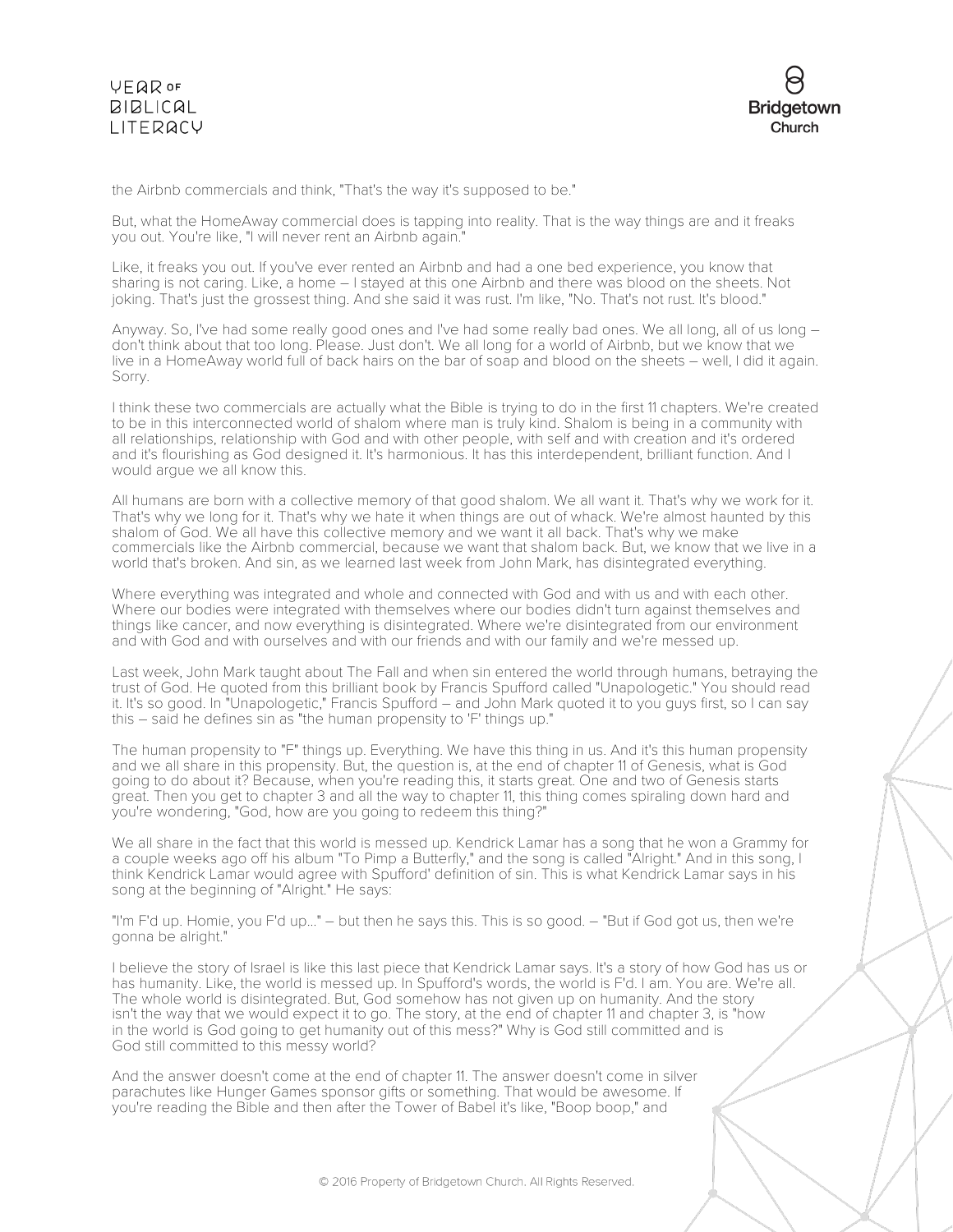

these little things came down. Right? That would make sense. Like, God sends salvation down from above and then everyone opened up the salvation balm and rubbed it on their little hearts and everybody's like, "Oh, I'm healed," or whatever.

That is what we wish would happen. If you've read Genesis 1-11, you're like, "Why? God, send those little silver parachutes down and we're all saved."

But, that's not how God makes the world alright. That is not how God delivers the world. The answer comes from God called a human. God calls a human. The answer comes from God choosing one family from this scattered, rebellious nation. Post Tower of Babel, everyone's scattered and everyone's speaking a different language and everyone's pagan, or not worshiping Yahweh.

God is looking for someone to reboot the story. He's looking for someone to save the world through. And that's what we get in Genesis 12, what we just read. I want to slow down here because I want to be super clear. I won't assume that you know what I'm about to say. So, bear with me because, if you don't get this, the whole Old Testament will confuse you more than necessary, because it already does. It's already confusing. But, it will confuse you more than what is necessary. Listen to this.

Here's a question: what is God doing in the first two chapters of Genesis. What is He doing?

The answer is this: God is creating a good world full of harmony and beauty and potential where humanity, the image-bearers of God, are to take up their vocation and co-rule and create with God. That is what God is doing in Genesis 1 and 2.

Here's the second question: what is God going to do from Genesis 3 on? After The Fall, after we've broken trust with God, after we've trusted the serpent's word and questioned God's Word, after that, what is God going to do?

Here's the answer: God is trying to redeem the world back to shalom. And, in order to do that, He will use humanity. God is trying to redeem the world back to shalom and, to do that, He will use humanity. This point is really explicit in the Bible if you read it. However God is going to save the world, it will be through humans. God is going to save the world, God wants to save the world, desires to save the world, but He will use humans. It will not be by bypassing humans being responsible. It will not bypass our choice. It will not bypass our freedom. God desires to collaborate with humanity. It's always been like that from Genesis 2.

So, here's the question again: what is God trying to do from Genesis 3 on?

The answer is this: God is trying to redeem the world. What is God trying to do in the Old Testament? What is God after to do in the Old Testament? God is after redeeming the world. How is God going to do that? The answer is through humanity, specifically through the family of Abraham.

So, if you get lost in the Old Testament somewhere, remember this. Here's your guiding light back home: what is God trying to do?

The answer is: God is trying to redeem the world. How? Through humanity, specifically through the family of Abraham.

So, when God commits Himself to Abraham in chapter 12, God is committed to Abraham so that God can save the world. This is huge. God is committing Himself to Abraham so that, through Abraham, He can save the world. It is not that God is not committed to the rest of the world. But now God is committed to the rest of the world through Abraham and his family. God still loves the world and He's going to love the world through a family. And this is why it's so important that Abraham believes God and obeys God and Abraham's family believes God and obeys God. God will use Abraham and his family's involvement in the process of redemption.

So, let me drill down on this really quick. Let's drill down into Abraham's story real quick to see how God is trying to save the world through this family. Look at Genesis 12 again. It's on the screen. Genesis 12:1-3. Now, it's impossible to exaggerate the significance of the promises made to Abraham. It's impossible. If we miss what's going on in Genesis 12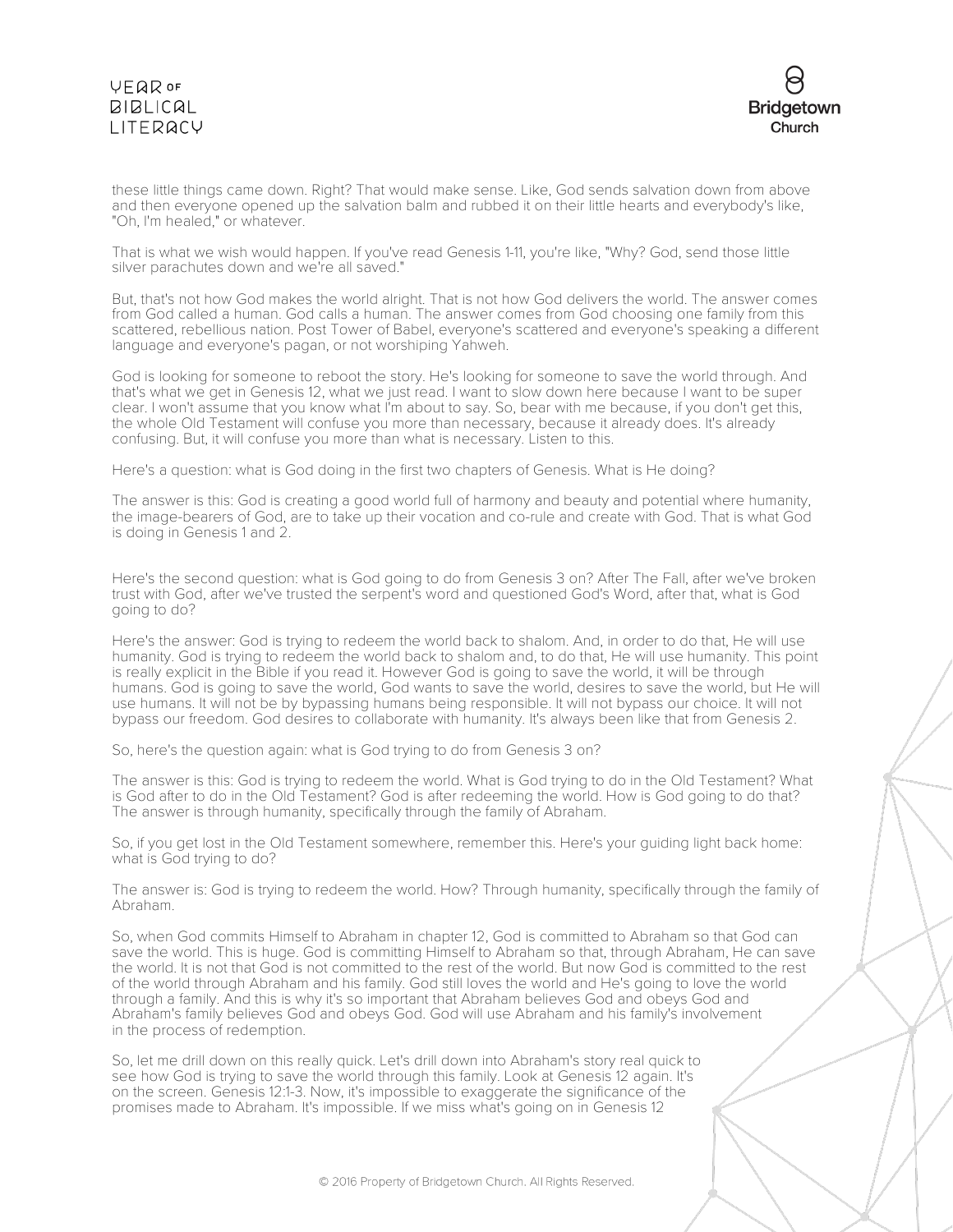

right here, we miss the key that unlocks, I think, the entire rest of the Old Testament, maybe even the Bible. This is so huge. First of all, notice that there's a lot going on here. But, notice what God said He would give Abraham and why.

He said, "I'm going to give you a land."

Go to the land that I will show you, because God wants to give Abraham a land. Okay? He also wants to give Abraham a nation. He wants to make him and his offspring become a nation. Or, He wants to multiply his descendants. He wants to give Abraham His presence. This is why God keeps saying, "I will. I will. I will. I will bless you. I will do this. I will do this."

God also wants to bless the world through him. So, listen. God wants to give Abraham into a land. He wants to make him a nation. He wants to be with him. And, through these things, God is going to bless the world or save the world through Abraham and Abraham being a light or a blessing to the world. God wants to save the world and He will save the world through Abraham. God gets committed to Abraham. He ties himself to Abraham and He's like, "I'm going to save the world and I'm going to bless the whole world. I'm going to give you a land, I'm going to give you a nation, I'm going to give you my presence and I'm going to bless all the nations through you."

That's huge. But, notice this word "blessing" keeps coming up over and over and over again. There's a book called "The Drama of Scripture." It's this wonderful book on the story of God from beginning to end. And, in the book, the authors say this:

"The dynamic word 'bless' expresses God's purpose to give His creatures all they need to fulfill their lives in His creation as He intends for them. The word 'curse', by contrast, expresses God's awful judgment on His creatures when they rebel against His purposes for them."

Notice how "blessing" and "cursing," now, for the entire world, have to do with Abraham. So, God said before, even in Genesis, that He's going to bless the world and that if you don't obey, if you don't do what I say, if you eat from the tree, there's going to be a curse upon you. Now, all of that focal point comes into Abraham and now Abraham becomes the source of the world's blessing and the world's cursing. There's even that verse that says, "Those who curse you will be cursed."

It's like, all of a sudden, the way that the world responds to Abraham is how God's going to respond to them. It's like the center of activity of what God wants to do in the world, both blessing and cursing or judging, is not placed on this one man. See, from Genesis 3-11, we see an occurrence of this word "curse" over and over and over again. God's curse or God's judgment on humanity's sin. And what the curses meant from Genesis 3-11 has meant a loss of freedom, that we've lost our freedom, that we've been alienated from the good land or the good earth, the Garden of Eden, the way that we were meant and placed at the beginning.

We have hostility towards one another. We have moral and spiritual shame. And God's repetition of the word "blessing" over Abraham is deliberately set in opposition to the repetition of these curses. So, what God's doing is, through Abraham, He is going to undo the curse. And that's what this means. Through Abraham, God is reversing the affects of judgment on creation. "I'm bringing you into a land. I'm going to bless you and I want to bless the world through you."

And though sin has brought God's curse on creation, God is still at work to recover His purpose for blessing all that He's made. So, at this point you're going, "Okay, no pressure Abraham. That's a lot of stuff."

#### And Abraham's like, "Okay."

I mean, this is a lot for one person to bear. But, this whole idea that God wants to do all of this stuff through Abraham is part of the problem. Abraham is just a man full of flaws himself. This is not God looking down to find the most likely to succeed candidate. He doesn't look down and go, "Abraham. He's the one who's going to succeed here and I'm choosing him because he's the one who is the best out of everyone."

That's nowhere in that text. Abraham is full of flaws and he's like really old. I mean really old. He wasn't like young and strong and some indie singer/song-writer like King David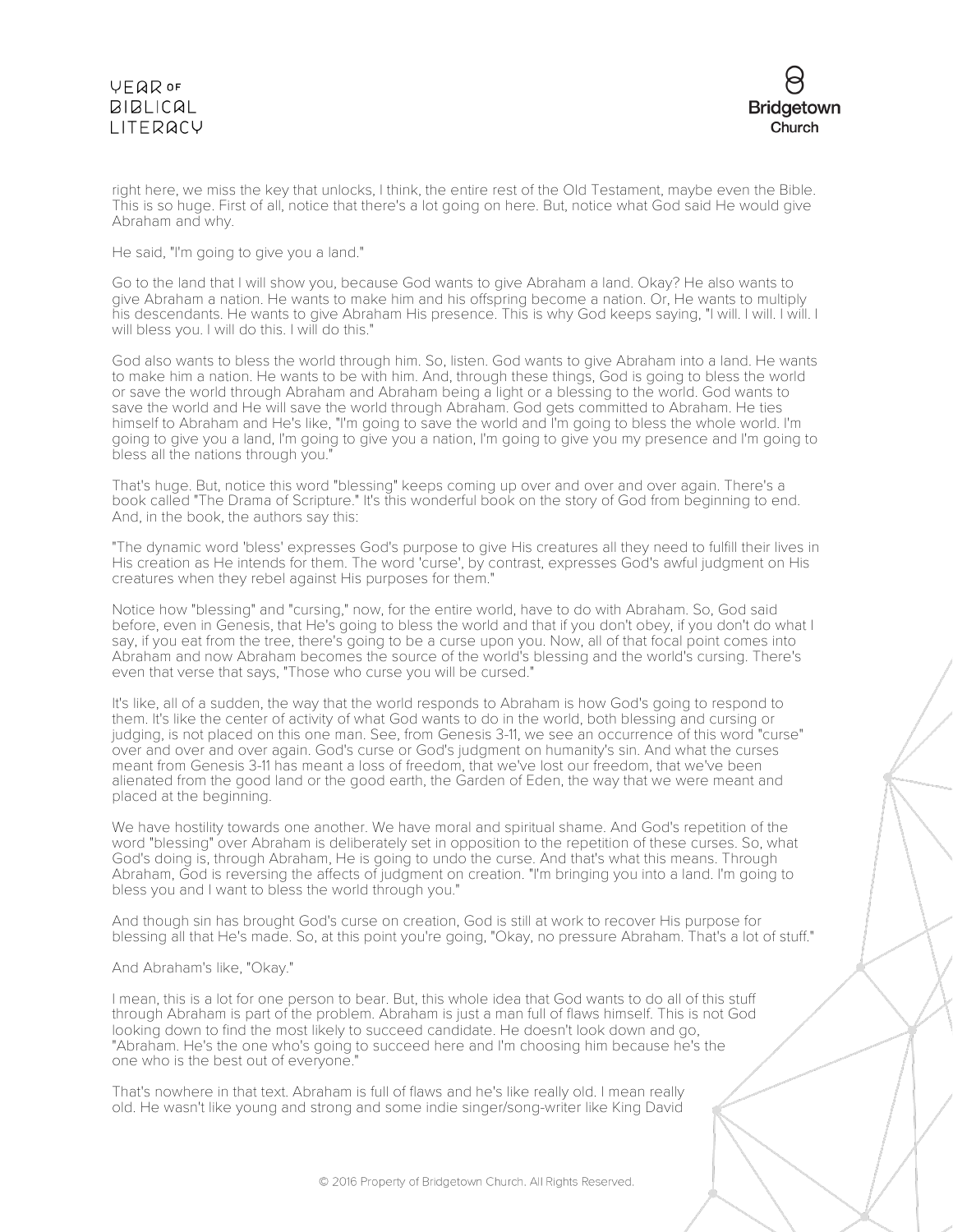

was. Like, he's old. And he was old and he had no kids. God's like, "I'm going to make you a nation."

He's like, "But I'm old."

He's like, "I know. You're going to get older before I even start doing that."

And he's to be the father of a whole nation and he was a pagan who worshipped some sort of false god. We're not sure what, but he wasn't a follower of Yahweh at this point. Like, God chooses this flawed individual to save the world through? What is going on here? But, Abraham believes God at really crucial moments in the story. But, he's filled with doubts as well. He sells his wife twice. Twice. I don't even know how you get away with that.

Like, if I did that to my wife, she might have a conversation that goes something like this the next time we go into the King's palace: "Remember that last time you sold me as your sister? Let's not do that again."

Something like that. But, he does it twice. And I mean, to be honest, this is just the signs of things to come for Abraham's nation. When Abraham becomes a nation, all of their historical story is repeated failure after failure with a little bit of success sprinkled in. Abraham would have a son, Isaac, who ironically sells his wife, too, to the same guy, Abimelech.

Did you read that? You're like, "Whoa."

No warning there. Mom didn't say don't do that? Dad did it? Okay. This is weird. Isaac would have twins and then one of them would be Jacob, who ends up having a lot of kids with several women. And that story is an utter train wreck. If you learn anything from reading the Bible narratively, it is that idolatry and polygamy never end up well. Those two things are never good. Just read it narratively.

Jacob would be renamed Israel and he would have sons and they would be the head of 12 tribes, the 12 tribes of Israel. So, at the end of Genesis, we see God fulfilling one of His promises. At the end of Genesis, Abraham has a lot of people. He is given a son and that son has a son and that son has a lot of sons and those sons have a lot of children. And they are numerous. Okay, God. God has fulfilled one of His promises to Abraham.

But then you read in Exodus. You start with Exodus and Israel has a lot of people, but they are not a nation, they don't have land and it doesn't seem that God has a close relationship to them. So, you open up Exodus and you're like, "Okay, well one of these promises is fulfilled. God has given them a lot of people. But, they're slaves. And they're not in the land. And God's not really with them, it seems like. They're slaves under Pharaoh, who does not know Yahweh and fears that Israel is getting too big. So, he oppresses them and he enslaves them."

Then it says, "God remembers His promise to Abraham and sends a deliverer to bring Israel out of slavery so that Israel might worship God, might be in relationship with God."

And God crushes Pharaoh who is seen in the story to be the worst person in the Bible up to this point. And then Israel is in the wilderness and God gives them plans. And here's the thing: God gives them plans so that God can live among them. God wants to tabernacle among Israel. He wants to dwell with them and live in their midst. Now, at this part of the story you're like, "Oh my gosh. Look. They're a people, they've been delivered and God wants to live in the middle of them. This is part of the story again. This is part of what God promised to Abraham."

And this is where we have to stop and realize something here: God has made Israel a huge people, He desires to make them a nation, He desires to make them a kingdom of priests it says in Exodus 19, and give them their own land so they become a true nation so they can become a light to the world that all the nations on the earth might be blessed through them. This is why they were delivered from slavery. This is why Israel was given the law and the tabernacle and this is why Israel is told to obey and get into the land.

All of this was not necessarily just for Israel, it's for the world. God wants Israel to obey so He can get along with redeeming the world through them. Now remember, God is trying to save the world through this nation. If they would just believe God and trust God, they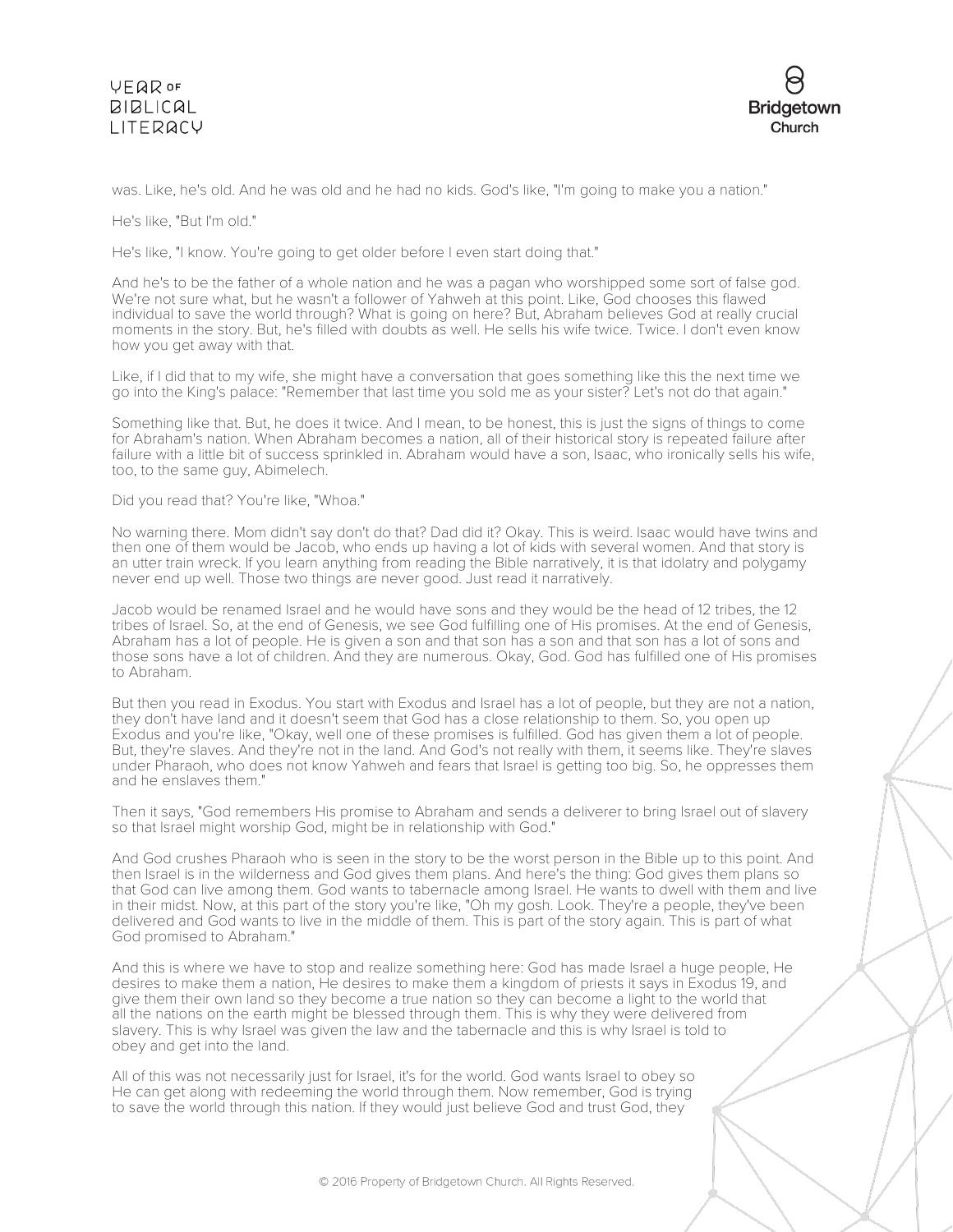

would be a nation of priests, a kingdom of priests to the nations through their obedience to Yahweh. But, do they do it? No. Not entirely as a people. There are some who are faithful, some who are trying to live out the righteous implications of obeying God. But on a whole, the whole nation typically rebels.

Over and over again they complain. Right now we're kind of right in Deuteronomy and over and over again they are complaining. They actually break every single Ten Commandment right after they get it in one party. Do you remember that? Like, "Here. Don't do all these things."

And they do all of them in one party where a golden calf pops out of the fire. They're like, "The one who delivered us!" And they're worshiping this thing and God's like, "Okay. I'm out. I can't do this."

Moses is like, "Remember your promise."

He's like, "Alright. I'll remember my promises."

Like, God wants to restart all over with Moses. He wants to start all over with Moses. And this golden calf story? This is, by the way, a true story. A real story. Like, they literally worship a golden cow and they say, "Holy cow, you've saved us. You've delivered us."

Like, they really did that. That's like... that happened. And Moses is up on the mountain a few feet away getting instructions from God. They can see the fire no the mountain and they're doing this. And this story here, you're supposed to see the entire nation of Israel can be told through this golden calf story. God is right there and they don't believe Him and they worship false gods over and over again. They won't trust God and they worship false gods. They disbelieve and they can't actually get into the land. God judges them and waits a whole generation before He takes them into the promised land. They finally get into the promised land through Joshua, and they're finally in the land. You're like, "Okay, good. God brought them into the land."

Which is depicted, if you remember, as like a second Eden. It's flowing with milk and honey with laws that govern how they are to live in that land. And now, they're finally able to be a light to the nations. They have a land, they have the people, they have the presence of God in their midst. And then do they do it? No. You get the book of Judges and we see that they actually just become like the Canaanites and everyone does what's right in their own eyes and, most horribly, they worship the gods of the Canaanites.

And over and over again, God holds them and gives them up to their enemies because of their disobedience. And the book of Judges reads like the book of Genesis 3-11. It tells the story of the spiral down into rebellion and disaster in every level in the nation of Israel. Then you get the book of 1 Samuel which opens up with the story of a barren woman. Her name is Hannah. And to bare a nation that's called Israel with wicked priests, Eli's sons and how Israel's enemies capture the Ark of God, which is the manifest presence of God. So, listen: Israel is in the land, but now God has left and God is living with the enemy.

You're supposed to go, "Oh my. Are you kidding me? They finally get into the land and then the Ark is captured?"

They're like, "Now God's gone. Great."

They're in the land. Look, this is amazing storytelling, by the way. It's like back and forth. God is trying to redeem the world through this people and they keep disobeying until finally, God is literally captured by the enemy in the Ark and they're like, "Ah, we've got the Ark."

And an angel's like, "Aw, man. They've got the ark. Where's God now? God's not with us anymore."

And that's how the story's supposed to read. That's how bad it is. And then Samuel is born into Israel's story and Samuel becomes the last judge, a priest and a prophet and Samuel will eventually anoint a very young shepherd boy as king of Israel who will establish Israel as a kingdom under God and whose son will be Solomon and who would build a temple and a palace in Jerusalem, which is also called Zion, and they would sing all these songs about Zion and how God is in the middle. And God fills the temple under Solomon.

It almost must seem as though Eden has been recovered, because God is among His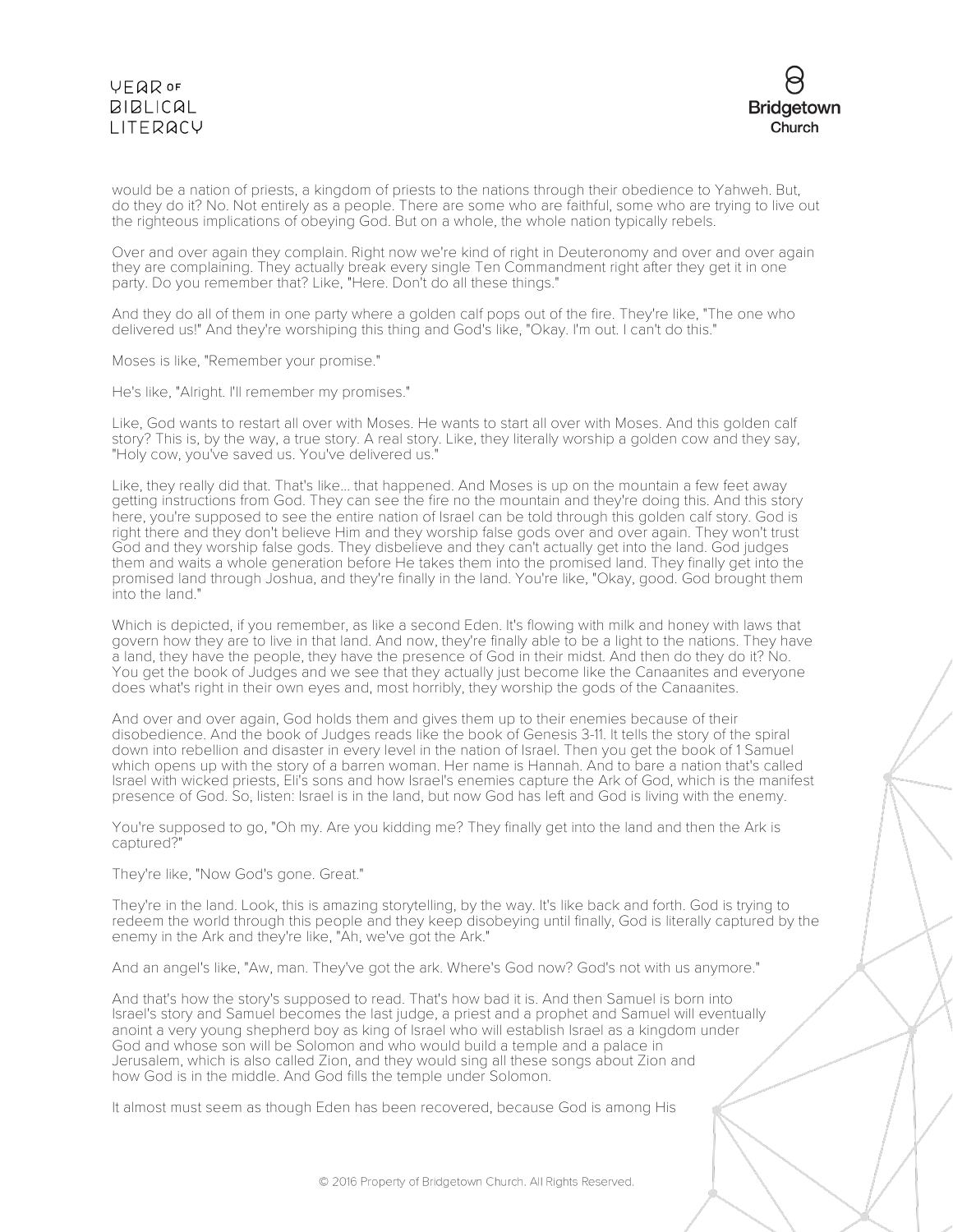

people in a "permanent temple." The monarchy of Israel appears to have brought peace and prosperity more than Israel has ever seen up to this point in time. And now, finally, when you're reading at the end of Solomon's life, now perhaps Israel can draw the nations to God, right?

Nope. Solomon introduces all kinds of pagan worship into Israel through wives he takes after his death. The kingdom is torn in two. The northern part called Israel is so wicked, is so full of unbelief and rebellion to their part of the covenant, their vocation to the light of the world, that God eventually judges them and wipes them out.

The southern part called Judah, where Jerusalem is, has some good and some bad kings, but eventually is judged by God and taken into exile into Babylon. So now, at the end of this story the land is gone, the temple is torn down and the people are scattered. Are you kidding me? From Abraham all the way up through Solomon, God has been trying to establish this nation to be the light of the world because He wants to save and to bless the world. And they keep worshiping false gods. They keep disobeying their vocation over and over and over again until finally they're out of the land, the temple of God is torn down and everyone is scattered.

But, through the prophets, God promises Israel that she will be back into the land and that there is one who comes with healing in His wings to restore the nation and bring Israel into a new covenant so that they can have new hearts to truly know and serve God.

So, here's the question: why doesn't God just start over with a new people group? Why doesn't God go, "These people. I can't even," or something like that. That would be a great title. "I can't even." God's just like, "I can't even."

Or, why doesn't God just drop down salvation like silver parachute sponsor gifts or something? Why is God constantly trying to redeem the world through this stubborn people? In Genesis 12, God promises Abraham that He would make him a great nation. And then, a story that's not often recounted, in Genesis 15, God binds Himself to this promise. God calls Abraham and says, "Abraham, I'm going to bless you and I'm going to make your nation great and I'm going to bless the whole world through you.

And then in chapter 15, God does this thing – this really bloody scene in Genesis 15 – where God has Abraham cut all these animals in half and then lay them in half on each side of each other. So, there's like this really bloody isle with halves of dead animals all the way across the side. This was a common covenant in these days. This is what this covenant meant. They would literally, two people, walk shoulder to shoulder through this pathway of dead animals. And this is what this covenant meant. This covenant meant, "May this be done to me if I break this covenant. May I be torn into two. I'm vowing myself to you and, if I break the terms of this covenant, may this be me. May I be torn in two."

In Genesis 15, God is binding Himself to Abraham or Israel through a covenant. And a covenant is no joke. The closest thing that we have to covenant today is marriage. The church that I serve at, they always ask me to open the premarital class and, to be honest, I tell me church this, I hate doing it. They always ask, "Can you do the very first teaching? Because the first teaching is on covenant."

It's always the Debbie Downer. Like, everyone in the whole room is buzzed. Like, "We're getting married. This is going to be so fun."

And I walk in going, "You're saying 'yes' for the rest of your life. And you can't get out. And it's serious and it's sobering and you can't get out. You are binding yourself to this other person and no matter what happens, you can't get out.

That's what a covenant is. And I go, "Welcome to premarital class."

No one's talking and I go, "My goal is, by the end of this time, you're like, 'Maybe I shouldn't be married.' Then I've done my job. I talked you out of it. But, if I cannot talk you out of it, know that this moment in your life, this small little moment at 25-28, or, in my city, 34 years old, this one really small moment in time you're saying 'yes' to someone no matter what they turn into for the rest of their lives."

They're like, "Whoa. I never... calm down."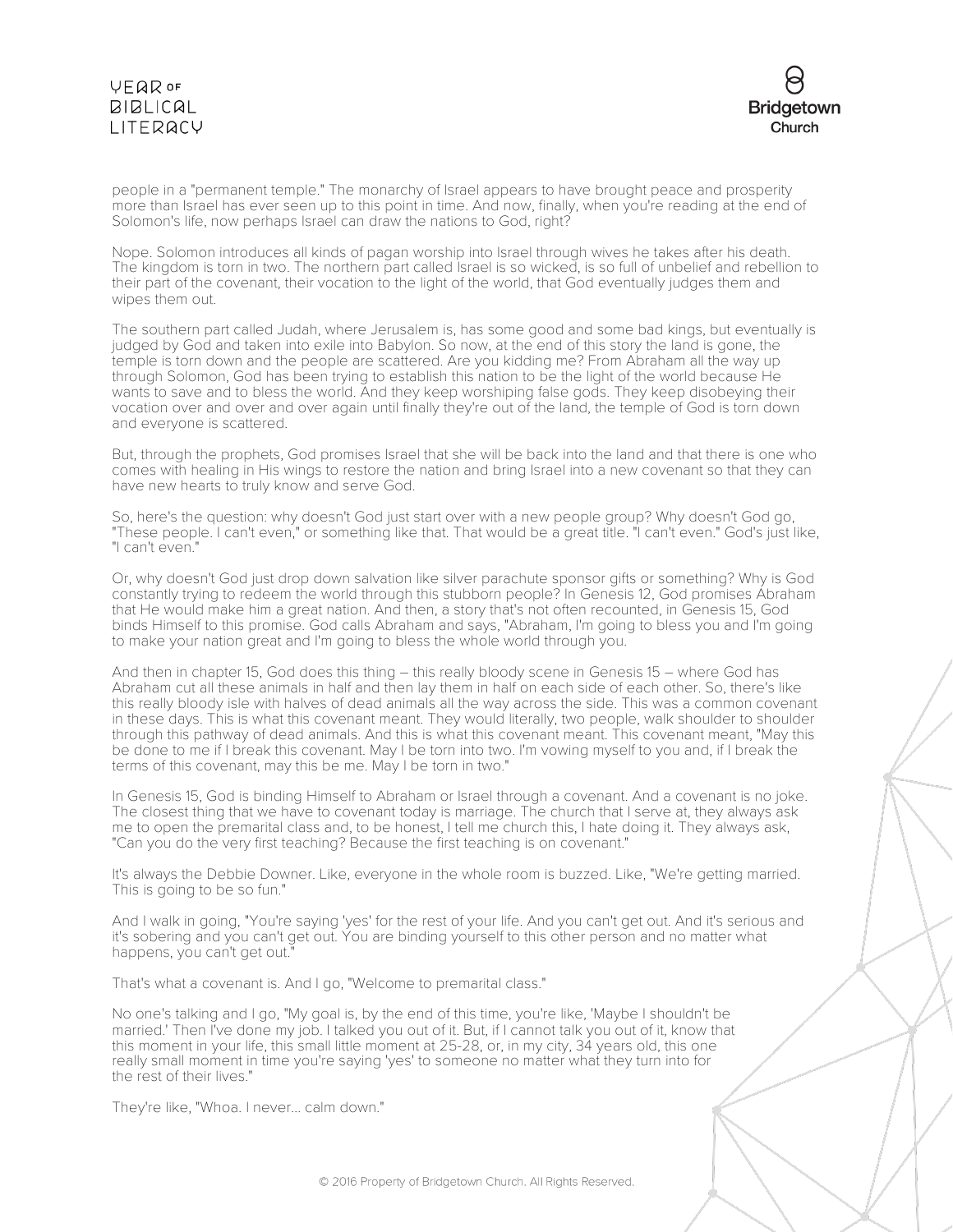

But, that's a covenant. The best definition that I've ever heard of a covenant is this. I heard a pastor say this just, actually, a couple of months ago. "I will be to you as I should be, whether or not you are as you should be to me."

"I will be to you as I should be, whether or not you are as you should be to me."

That is a covenant. We don't have a royal couple in America. The closest that it gets for us is Jay Z and Beyoncé, and they have a song together. They have a song together off of Jay Z's album and it's about marriage. They're rapping and singing about marriage. They have this line in the song alluding to they share tattoos under their wedding rings of the date that they were married.

They have this line that says this: "This ink don't come off even if rings come off."

I love that line. This is what they're saying. They're saying that no matter – I mean, obviously. I'm not saying that they're saying this, but this is what they're saying. I'm not saying it'll happen, but this is what they're saying. They're saying this: no matter what we're fighting about – because, you know, when you fist fight, you take your rings off because you don't want to break your fingers. It's true. They do.

So, no matter what we're fighting about, if we take our rings off to box or if we want to take our rings off and not be married anymore, we can't. Because rings come off, but this ink don't come off. That's what a covenant is. Do you understand? That's what a covenant is. Like, "I want out."

Well, you can't get out. You can't. You're bound to me. God enters into a covenant with Abraham. But, in a twist of events, God puts Abraham into a dreamlike state and He walks alone through the middle of the carcasses. God binds Himself to Abraham, to Israel and the world through Israel.

See, first off, what's going on here? First off, let me tell you what this doesn't mean. This doesn't mean that Abraham doesn't have any obligations to God or the call to be led to the world is lessened. That is not. I mean, basically, Israel's obligation is mostly what the Old Testament is about. What's going on is that God is saying to Abraham, and thus to Israel, "I will be to you as I should be even though I know you won't be to me as you should be."

God is saying, "I'm committed to saving the world and I'm committed to saving it through your family. And I am binding myself to that promise. I will save this world and I will save this world through your family. This ink or this blood don't come off even if rings come off."

That's what God is saying to Abraham. That's commitment to setting the world right. And the reason why Old Testament is so long and so storied is because God is saying, "I vowed to do this and I will do it."

And God will use Israel. God has not forgotten His promise. God will renew Israel and then draw all nations to Himself even if He Himself has to step into Israel's vocation and take on the sin of the entire world Himself. But, that's next week. I'm not allowed to get in there.

I want to close with a story that a friend of mine told me a few weeks ago. It's a story of the massive earthquake that happened in Armenia in 1989. An 8.2 magnitude earthquake that rocked Armenia to where all of the buildings were flattened. And really, the story hinges on this dad and son relationship.

The dad, his son's name was Armand, and he would drop his son, Armand, off at school everyday. And he would tell him, as he was about to get out of the car to leave, "Armand, I will always be there for you."

That's what he said every single day. "Armand, I will always be there for you."

So, when he showed up to school after the earthquake to see the school as a pile of rubble, with nothing but his bare hands, Armand's dad started to dig and dig. He started pulling off bricks and pieces of wall plaster and then, while everyone else stood around him and people actually even said to him, "Forget it. They're all dead. What are you doing? They're all dead."

He looked up to a couple of them, flustered, and said, "You can grumble or you can help me lift these bricks."